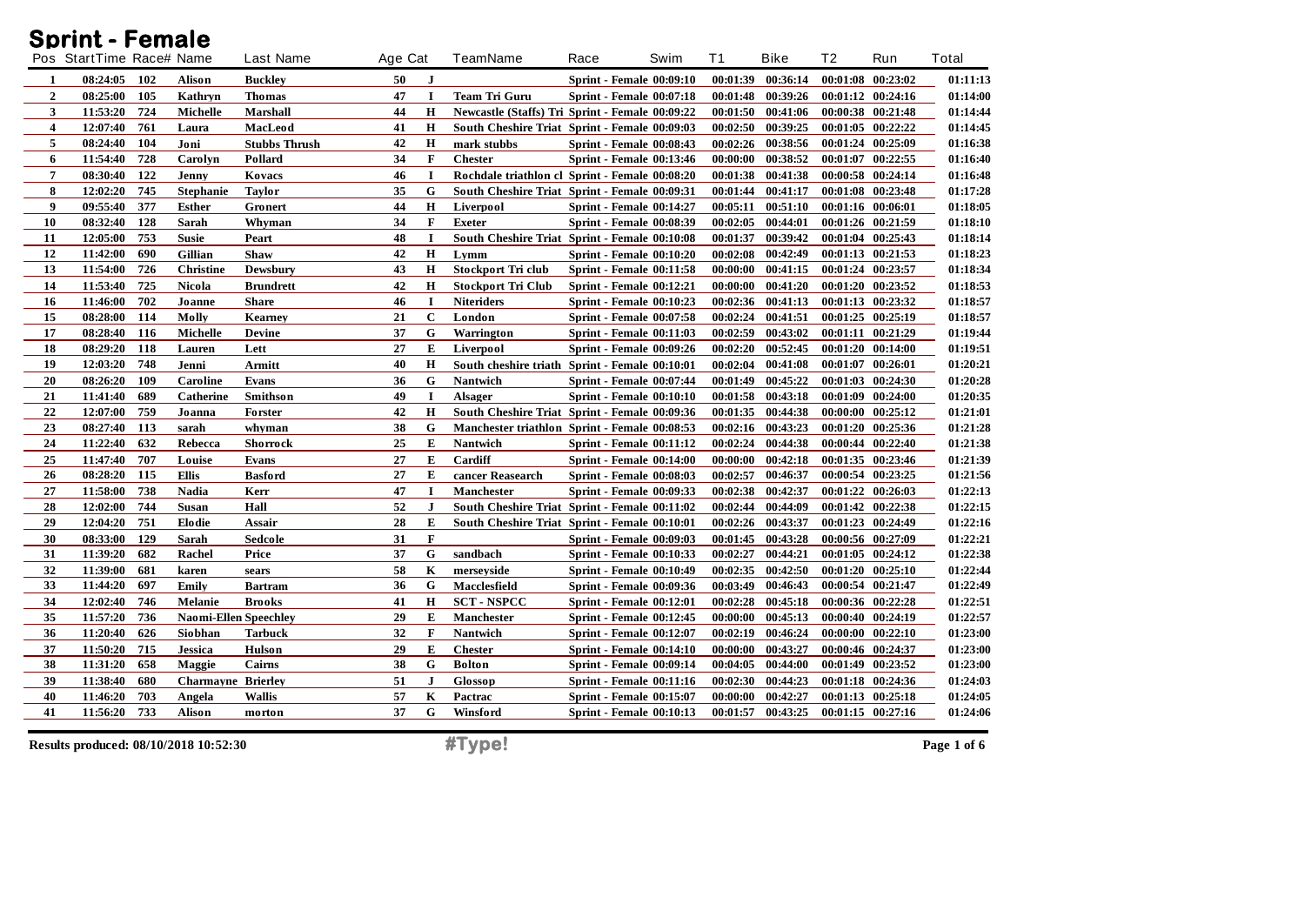|            | Pos StartTime Race# Name              |     |                 | Last Name         | Age Cat |              | TeamName                                       | Race                            | Swim | <b>T1</b> | <b>Bike</b>           | Τ2       | Run               | <b>Total</b> |
|------------|---------------------------------------|-----|-----------------|-------------------|---------|--------------|------------------------------------------------|---------------------------------|------|-----------|-----------------------|----------|-------------------|--------------|
| 42         | 11:45:20                              | 700 | Helen           | Soiris            | 53      | $\bf{J}$     | Chesterfield Triathlo Sprint - Female 00:09:56 |                                 |      | 00:02:27  | 00:45:55              |          | 00:01:49 00:24:02 | 01:24:09     |
| 43         | 11:44:40                              | 698 | Joanne          | Smith             | 47      | $\mathbf I$  | Warrington                                     | Sprint - Female 00:14:25        |      | 00:00:00  | 00:44:46              |          | 00:01:01 00:24:17 | 01:24:29     |
| 44         | 08:24:20                              | 103 | louise          | salter            | 44      | H            | <b>Tarporley</b>                               | Sprint - Female 00:11:24        |      | 00:02:06  | 00:47:07              |          | 00:00:41 00:23:27 | 01:24:45     |
| 45         | 12:07:20                              | 760 | Ruth            | Bacci             | 43      | H            | South Cheshire Triat Sprint - Female 00:08:16  |                                 |      |           | $00:02:10$ $00:44:30$ |          | 00:01:17 00:28:49 | 01:25:02     |
| 46         | 11:14:20                              | 607 | Amy             | <b>Hassett</b>    | 30      | F            | <b>Manchester</b>                              | Sprint - Female 00:12:38        |      | 00:03:25  | 00:44:18              |          | 00:01:25 00:23:19 | 01:25:05     |
| 47         | 11:03:00                              | 573 | Claire          | Kivlin            | 40      | $\mathbf H$  | <b>Crewe</b>                                   | Sprint - Female 00:14:44        |      |           | 00:01:45 00:44:12     |          | 00:00:55 00:24:11 | 01:25:47     |
| 48         | 11:34:00                              | 666 | Joanne          | <b>Allen</b>      | 50      | $\mathbf{J}$ | Cancer Research UK Sprint - Female 00:12:32    |                                 |      |           | 00:02:53 00:47:06     |          | 00:00:48 00:22:37 | 01:25:56     |
| 49         | 08:25:25                              | 107 | Lucy            | <b>MacCallum</b>  | 30      | $\mathbf{F}$ | <b>Manchester</b>                              | <b>Sprint - Female 00:08:05</b> |      | 00:02:57  | 00:46:53              |          | 00:01:24 00:26:57 | 01:26:16     |
| 50         | 11:32:00                              | 660 | Sarah           | Clough            | 38      | G            | Newcastle Triathlon Sprint - Female 00:09:51   |                                 |      | 00:03:46  | 00:46:14              |          | 00:00:50 00:25:36 | 01:26:17     |
| 51         | 11:45:00                              | 699 | Jenny           | Rowe              | 23      | $\mathbf C$  | <b>Crewe</b>                                   | <b>Sprint - Female 00:09:46</b> |      | 00:02:53  | 00:50:22              |          | 00:00:44 00:22:32 | 01:26:17     |
| $52\,$     | 11:36:20                              | 673 | Yvonne          | McKee             | 43      | $\mathbf H$  | <b>Saffron Walden</b>                          | <b>Sprint - Female 00:13:39</b> |      |           | 00:02:19 00:45:08     |          | 00:00:55 00:24:38 | 01:26:39     |
| 53         | 11:34:20                              | 667 | Helen           | <b>Booth</b>      | 35      | G            | <b>Stoke-On-Trent</b>                          | Sprint - Female 00:10:21        |      | 00:02:39  | 00:49:36              |          | 00:00:43 00:23:31 | 01:26:50     |
| 54         | 11:36:00                              | 672 | Michelle        | Rayner            | 42      | $\mathbf H$  | Northwich                                      | <b>Sprint - Female 00:12:03</b> |      | 00:03:01  | 00:46:20              |          | 00:00:58 00:24:39 | 01:27:01     |
| 55         | 11:37:20                              | 676 | <b>Claire</b>   | Burt              | 40      | H            | Altrinchan                                     | <b>Sprint - Female 00:11:17</b> |      | 00:03:45  | 00:44:25              |          | 00:01:32 00:26:10 | 01:27:09     |
| 56         | 11:33:00                              | 663 | Laura           | <b>Bolton</b>     | 25      | E            | London                                         | <b>Sprint - Female 00:10:17</b> |      | 00:02:58  | 00:44:38              |          | 00:01:51 00:27:31 | 01:27:15     |
| 57         | 11:34:40                              | 668 | Mairi           | Mccloskev         | 52      | $\mathbf{J}$ | Knutsford triathlon                            | <b>Sprint - Female 00:13:11</b> |      | 00:02:49  | 00:46:14              |          | 00:01:23 00:23:39 | 01:27:16     |
| 58         | 11:32:40                              | 662 | Angela          | Judd              | 44      | $\mathbf H$  | <b>CONGLETON</b>                               | <b>Sprint - Female 00:11:15</b> |      |           | $00:03:22$ $00:43:40$ |          | 00:01:08 00:27:53 | 01:27:18     |
| 59         | 11:55:00                              | 729 | Yvonne          | Wharton           | 38      | G            | <b>Chester tri</b>                             | Sprint - Female 00:12:00        |      | 00:00:00  | 00:47:46              | 00:00:00 | 00:27:44          | 01:27:30     |
| 60         | 11:55:40                              | 731 | Marianne        | Veighey           | 47      | $\mathbf I$  | Manchester Triathlo Sprint - Female 00:13:13   |                                 |      | 00:00:00  | 00:46:10              |          | 00:01:56 00:26:18 | 01:27:37     |
| 61         | 11:25:40                              | 641 | Hannah          | Ives              | 28      | E            | NA                                             | <b>Sprint - Female 00:10:30</b> |      | 00:03:28  | 00:49:05              |          | 00:00:48 00:23:46 | 01:27:37     |
| 62         | 12:06:20                              | 757 | Liz             | Preston           | 42      | $\mathbf H$  | South Cheshire Triat Sprint - Female 00:09:13  |                                 |      | 00:02:34  | 00:46:27              |          | 00:01:43 00:27:52 | 01:27:49     |
| 63         | 11:35:00                              | 669 | Leanne          | <b>Matthews</b>   | 35      | G            | <b>GOG Triathlon</b>                           | <b>Sprint - Female 00:10:31</b> |      |           | 00:02:13 00:46:14     |          | 00:01:05 00:27:47 | 01:27:50     |
| 64         | 08:31:20                              | 124 | <b>Danielle</b> | <b>Dignan</b>     | 22      | $\mathbf{C}$ | <b>Manchester</b>                              | <b>Sprint - Female 00:09:12</b> |      | 00:02:44  | 00:51:50              |          | 00:00:52 00:23:21 | 01:27:59     |
| 65         | 11:28:00                              | 648 | Rachel          | Leeman            | 21      | $\mathbf C$  | wirral                                         | <b>Sprint - Female 00:09:49</b> |      | 00:02:32  | 00:49:25              |          | 00:00:44 00:25:30 | 01:28:00     |
| 66         | 11:05:40                              | 581 | Angelina        | Littlefield       | 38      | $\mathbf G$  | <b>RAF Triathlon</b>                           | <b>Sprint - Female 00:09:45</b> |      | 00:03:54  | 00:47:43              |          | 00:01:01 00:25:47 | 01:28:10     |
| 67         | 10:41:20                              | 508 | Lily            | Caunt             | 27      | E            | <b>Manchester</b>                              | Sprint - Female 00:08:44        |      | 00:02:28  | 00:48:39              |          | 00:01:01 00:27:29 | 01:28:21     |
| 68         | 11:44:00                              | 696 | Helen           | <b>Bird</b>       | 49      | Т            | Wigan                                          | <b>Sprint - Female 00:08:31</b> |      | 00:03:28  | 00:47:23              |          | 00:00:38 00:28:30 | 01:28:30     |
| 69         | 11:06:00                              | 582 | Leah            | Armitage          | 28      | ${\bf E}$    | <b>GOG Triathlon</b>                           | <b>Sprint - Female 00:12:59</b> |      | 00:02:24  | 00:44:56              |          | 00:02:35 00:25:41 | 01:28:35     |
| ${\bf 70}$ | 10:56:00                              | 552 | Natasha         | <b>Watkiss</b>    | 29      | E            | Huddersfield                                   | Sprint - Female 00:10:13        |      | 00:03:44  | 00:49:43              |          | 00:00:52 00:24:12 | 01:28:44     |
| 71         | 11:41:20                              | 688 | Lisa            | Whittaker         | 48      | $\mathbf I$  | South Cheshire Triat Sprint - Female 00:10:04  |                                 |      |           | 00:02:34 00:46:44     |          | 00:01:01 00:28:25 | 01:28:48     |
| 72         | 11:43:00                              | 693 | Victoria        | Swindell          | 47      | $\mathbf I$  |                                                | <b>Sprint - Female 00:12:21</b> |      | 00:01:55  | 00:47:46              |          | 00:01:15 00:25:50 | 01:29:07     |
| 73         | 11:13:20                              | 604 | Marie           | <b>Bebbington</b> | 50      | $\mathbf{J}$ | <b>Newcastle Tri Club</b>                      | Sprint - Female 00:14:21        |      |           | 00:02:37 00:45:40     |          | 00:01:19 00:25:19 | 01:29:16     |
| 74         | 12:04:00                              | 750 | Charlotte       | Darby             | 32      | $\mathbf{F}$ | South Cheshire Triat Sprint - Female 00:10:25  |                                 |      |           | 00:02:16 00:46:11     |          | 00:01:28 00:29:02 | 01:29:22     |
| 75         | 11:58:20                              | 739 | Lauren          | Navan             | 27      | E            | Rossendale                                     | Sprint - Female 00:10:38        |      | 00:03:04  | 00:49:54              |          | 00:02:08 00:24:09 | 01:29:53     |
| 76         | 11:46:40                              | 704 | Rachel          | Cook              | 26      | E            | <b>Rachel Cook</b>                             | <b>Sprint - Female 00:10:25</b> |      | 00:02:59  | 00:49:40              |          | 00:01:44 00:25:08 | 01:29:56     |
| 77         | 11:55:20                              | 730 | Lauren          | Williamson        | 31      | $\mathbf{F}$ | Manchester Triathlo Sprint - Female 00:13:17   |                                 |      | 00:00:00  | 00:49:25              |          | 00:01:06 00:26:16 | 01:30:04     |
| 78         | 11:25:20                              | 640 | colette         | whittaker         | 51      | ${\bf J}$    | Preston                                        | Sprint - Female 00:12:42        |      |           | 00:02:12 00:51:28     |          | 00:00:48 00:22:59 | 01:30:09     |
| 79         | 10:37:00                              | 495 | Michelle        | Ryan              | 44      | H            | Stockport                                      | <b>Sprint - Female 00:10:58</b> |      | 00:05:12  | 00:44:14              |          | 00:00:59 00:29:08 | 01:30:31     |
| ${\bf 80}$ | 11:17:00                              | 615 | Kate            | Levens            | 29      | E            | Wrexham                                        | <b>Sprint - Female 00:11:53</b> |      | 00:03:25  | 00:48:06              |          | 00:00:42 00:26:39 | 01:30:45     |
| 81         | 11:43:40                              | 651 | Michelle        | Connell           | 49      | I            | Warrington                                     | <b>Sprint - Female 00:11:23</b> |      | 00:04:06  | 00:47:02              |          | 00:00:57 00:27:17 | 01:30:45     |
| 82         | 11:50:40                              | 716 | Leah            | Carman            | 24      | $\mathbf C$  | Cancer Research UK Sprint - Female 00:13:31    |                                 |      | 00:00:00  | 00:46:22              |          | 00:00:57 00:29:58 | 01:30:48     |
| 83         | 11:52:40                              | 722 | Dawn            | Fenton            | 39      | G            | <b>Manchester</b>                              | Sprint - Female 00:15:00        |      | 00:00:00  | 00:50:20              |          | 00:00:46 00:24:46 | 01:30:52     |
| 84         | 11:36:40                              | 674 | Eleanore        | Gay               | 39      | G            | Sale                                           | <b>Sprint - Female 00:11:15</b> |      | 00:02:27  | 00:49:20              |          | 00:00:57 00:27:03 | 01:31:02     |
|            | Results produced: 08/10/2018 10:52:30 |     |                 |                   |         |              | #Type!                                         |                                 |      |           |                       |          |                   | Page 2 of 6  |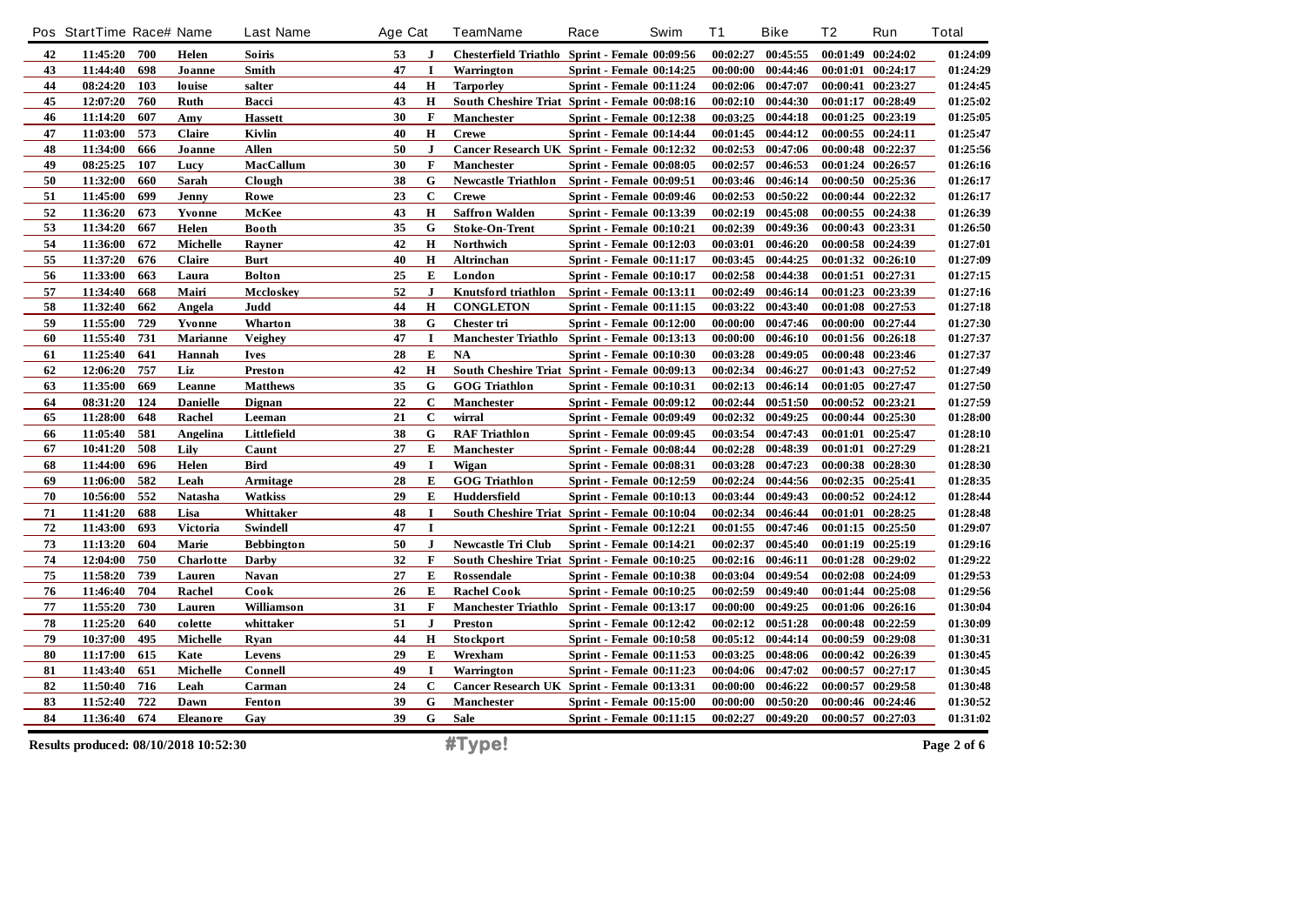|     | Pos StartTime Race# Name |     |                                       | <b>Last Name</b>       | Age Cat |              | <b>TeamName</b>                               | Race                            | Swim | T <sub>1</sub> | <b>Bike</b>       | Τ2 | Run               | <b>Total</b> |
|-----|--------------------------|-----|---------------------------------------|------------------------|---------|--------------|-----------------------------------------------|---------------------------------|------|----------------|-------------------|----|-------------------|--------------|
| 85  | 11:40:00                 | 684 | Katie                                 | Holman                 | 38      | G            | Altrincham tri                                | <b>Sprint - Female 00:11:15</b> |      |                | 00:03:15 00:48:29 |    | 00:01:18 00:26:48 | 01:31:05     |
| 86  | 11:38:20                 | 679 | Ami                                   | Swift                  | 26      | E            | London                                        | Sprint - Female 00:12:24        |      | 00:04:42       | 00:46:31          |    | 00:00:57 00:26:44 | 01:31:18     |
| 87  | 10:50:20                 | 535 | Sarah                                 | Walker                 | 33      | $\mathbf F$  | Warrington Running Sprint - Female 00:13:06   |                                 |      | 00:03:10       | 00:47:56          |    | 00:01:36 00:25:31 | 01:31:19     |
| 88  | 11:57:40                 | 737 | Gemma                                 | Hodgson                | 35      | G            | Warrington                                    | <b>Sprint - Female 00:10:18</b> |      | 00:02:27       | 00:47:51          |    | 00:01:42 00:29:06 | 01:31:24     |
| 89  | 11:16:00                 | 612 | Sara                                  | <b>Bislanis</b>        | 50      | $\mathbf{J}$ | Hale                                          | Sprint - Female 00:13:05        |      | 00:03:53       | 00:44:52          |    | 00:01:58 00:27:41 | 01:31:29     |
| 90  | 10:50:40                 | 536 | Wendy                                 | <b>Whittaker-Large</b> | 49      | $\mathbf I$  | Wendy Whittaker-La Sprint - Female 00:12:52   |                                 |      |                | 00:02:12 00:47:59 |    | 00:00:44 00:27:43 | 01:31:30     |
| 91  | 10:52:40                 | 542 | <b>Jessica</b>                        | <b>Presky</b>          | 26      | E            | <b>Manchester</b>                             | <b>Sprint - Female 00:10:54</b> |      |                | 00:02:45 00:52:10 |    | 00:00:44 00:25:12 | 01:31:45     |
| 92  | 11:27:20                 | 646 | Gail                                  | <b>Sumner</b>          | 43      | $\bf H$      | Hale                                          | <b>Sprint - Female 00:11:59</b> |      | 00:03:12       | 00:47:47          |    | 00:01:15 00:27:39 | 01:31:52     |
| 93  | 10:45:20                 | 520 | <b>Tracey</b>                         | <b>Palfrey</b>         | 46      | $\mathbf I$  |                                               | <b>Sprint - Female 00:14:50</b> |      | 00:04:23       | 00:46:57          |    | 00:01:53 00:24:04 | 01:32:07     |
| 94  | 10:48:40                 | 530 | Rosie                                 | <b>Cummings</b>        | 40      | $\mathbf H$  | Ramsbottom Runnin Sprint - Female 00:15:54    |                                 |      | 00:03:32       | 00:46:32          |    | 00:01:35 00:24:47 | 01:32:20     |
| 95  | 11:28:40                 | 650 | <b>Vicky</b>                          | <b>Collins</b>         | 36      | G            | stafford                                      | Sprint - Female 00:12:54        |      | 00:04:00       | 00:49:27          |    | 00:02:55 00:23:07 | 01:32:23     |
| 96  | 11:51:20                 | 718 | Jane                                  | Mackie                 | 53      | $\mathbf{J}$ | Altrincham                                    | Sprint - Female 00:16:40        |      | 00:00:00       | 00:45:18          |    | 00:01:53 00:28:52 | 01:32:43     |
| 97  | 10:40:20                 | 505 | Amanda                                | Crawford               | 47      | 1            | Warrington                                    | Sprint - Female 00:14:10        |      | 00:03:53       | 00:46:32          |    | 00:02:08 00:26:09 | 01:32:52     |
| 98  | 11:42:20                 | 691 | lisa                                  | booth                  | 44      | $\bf H$      | warrington                                    | <b>Sprint - Female 00:10:16</b> |      | 00:03:11       | 00:48:17          |    | 00:01:31 00:29:44 | 01:32:59     |
| 99  | 08:32:20                 | 127 | April                                 | <b>Drake</b>           | 30      | $\mathbf{F}$ | <b>Sowerby Bridge</b>                         | <b>Sprint - Female 00:09:08</b> |      | 00:02:32       | 00:46:13          |    | 00:02:00 00:33:19 | 01:33:12     |
| 100 | 11:02:40                 | 572 | Amanda                                | Jackson                | 51      | $\mathbf{J}$ | <b>Malpas</b>                                 | Sprint - Female 00:14:21        |      | 00:02:55       | 00:48:22          |    | 00:00:00 00:28:08 | 01:33:46     |
| 101 | 11:48:40                 | 710 | Katy                                  | <b>Cummings</b>        | 39      | G            | Warrington                                    | Sprint - Female 00:14:23        |      | 00:00:00       | 00:51:30          |    | 00:02:21 00:25:39 | 01:33:53     |
| 102 | 11:14:40                 | 608 | Lisa                                  | <b>Hughes</b>          | 38      | G            | <b>GOG</b> triathlon                          | Sprint - Female 00:12:00        |      | 00:02:37       | 00:48:47          |    | 00:01:27 00:29:08 | 01:33:59     |
| 103 | 11:30:00                 | 654 | Deborah                               | Elder                  | 39      | G            | harrogate                                     | Sprint - Female 00:13:34        |      | 00:03:56       | 00:49:59          |    | 00:01:14 00:25:20 | 01:34:03     |
| 104 | 11:21:00                 | 627 | Carley                                | Friedrich              | 37      | G            | <b>Carley Friedrich</b>                       | Sprint - Female 00:11:58        |      | 00:04:38       | 00:49:40          |    | 00:00:42 00:27:05 | 01:34:03     |
| 105 | 11:52:00                 | 720 | Charlotte                             | Sefton                 | 27      | Е            | <b>Charlotte Sefton</b>                       | <b>Sprint - Female 00:13:22</b> |      | 00:00:00       | 00:47:15          |    | 00:01:02 00:32:29 | 01:34:08     |
| 106 | 11:26:20                 | 643 | <b>Heather</b>                        | Schofield              | 55      | K            | Rossendale Triathlon Sprint - Female 00:12:40 |                                 |      | 00:03:44       | 00:46:03          |    | 00:01:58 00:29:59 | 01:34:24     |
| 107 | 10:59:00                 | 561 | <b>Jessica</b>                        | <b>Blackaby</b>        | 27      | E            | Cheltenham                                    | <b>Sprint - Female 00:08:52</b> |      |                | 00:03:56 00:52:20 |    | 00:01:01 00:28:24 | 01:34:33     |
| 108 | 10:48:20                 | 529 | Sarah                                 | <b>Clarke</b>          | 36      | G            | Ramsbottom Runnin Sprint - Female 00:13:46    |                                 |      | 00:03:35       | 00:49:36          |    | 00:01:53 00:25:56 | 01:34:46     |
| 109 | 11:29:40                 | 653 | Louise                                | Reeve                  | 44      | $\bf H$      | Newton le Willows                             | <b>Sprint - Female 00:13:08</b> |      | 00:03:36       | 00:50:49          |    | 00:01:11 00:26:03 | 01:34:47     |
| 110 | 11:11:00                 | 597 | Zoe                                   | <b>Bird</b>            | 27      | E            | Wigan                                         | <b>Sprint - Female 00:11:55</b> |      | 00:02:59       | 00:53:04          |    | 00:00:55 00:25:57 | 01:34:50     |
| 111 | 10:47:40                 | 527 | Lauren                                | <b>Banks</b>           | 29      | E            | <b>Manchester Cares</b>                       | Sprint - Female 00:14:08        |      | 00:03:59       | 00:49:25          |    | 00:01:08 00:26:38 | 01:35:18     |
| 112 | 11:57:00                 | 735 | lisa                                  | carrick                | 38      | G            | macclesfield                                  | <b>Sprint - Female 00:13:19</b> |      | 00:02:59       | 00:50:11          |    | 00:01:06 00:27:51 | 01:35:26     |
| 113 | 08:31:00                 | 123 | Kathryn                               | <b>Reeves</b>          | 53      | $\mathbf{J}$ | Team Tri Guru                                 | <b>Sprint - Female 00:09:26</b> |      | 00:03:31       | 00:53:34          |    | 00:01:25 00:27:40 | 01:35:36     |
| 114 | 11:13:00                 | 603 | Helen                                 | <b>Higgins</b>         | 40      | $\mathbf H$  | Greater Manchester Sprint - Female 00:12:41   |                                 |      | 00:05:19       | 00:49:28          |    | 00:03:13 00:25:05 | 01:35:46     |
| 115 | 11:49:20                 | 712 | Elizabeth                             | Levell                 | 57      | $\bf K$      | <b>NESTON</b>                                 | <b>Sprint - Female 00:14:23</b> |      | 00:00:00       | 00:47:53          |    | 00:01:17 00:32:19 | 01:35:52     |
| 116 | 11:24:40                 | 638 | Laura                                 | Marcroft               | 25      | E            | <b>Newton-le-Willows</b>                      | <b>Sprint - Female 00:09:10</b> |      | 00:02:48       | 00:52:16          |    | 00:00:49 00:30:50 | 01:35:53     |
| 117 | 10:42:20                 | 511 | Georgia                               | <b>Tindall</b>         | 23      | $\mathbf C$  |                                               | Sprint - Female 00:12:25        |      | 00:05:18       | 00:49:52          |    | 00:00:53 00:27:28 | 01:35:56     |
| 118 | 11:37:00                 | 675 | Kirsty                                | <b>Taylor</b>          | 42      | $\bf H$      | <b>Bolton</b>                                 | <b>Sprint - Female 00:10:45</b> |      | 00:03:28       | 00:50:23          |    | 00:01:46 00:29:37 | 01:35:59     |
| 119 | 11:10:00                 | 594 | Jill                                  | Guthrie                | 34      | $\mathbf{F}$ | Manchester                                    | Sprint - Female 00:16:18        |      | 00:00:00       | 00:51:38          |    | 00:00:52 00:27:13 | 01:36:01     |
| 120 | 11:52:20                 | 721 | Amy Elizabethotter                    |                        | 25      | E            | Manchester                                    | <b>Sprint - Female 00:12:34</b> |      | 00:00:00       | 00:53:12          |    | 00:00:47 00:29:36 | 01:36:09     |
| 121 | 11:33:40                 | 665 | <b>Jennifer</b>                       | Overend                | 34      | $\mathbf{F}$ | Manchester                                    | <b>Sprint - Female 00:12:02</b> |      | 00:04:33       | 00:51:02          |    | 00:02:46 00:25:48 | 01:36:11     |
| 122 | 11:19:20                 | 622 | Donna                                 | <b>Mckeown</b>         | 47      | $\mathbf I$  |                                               | <b>Sprint - Female 00:11:55</b> |      | 00:03:23       | 00:54:12          |    | 00:01:11 00:25:50 | 01:36:31     |
| 123 | 11:28:20                 | 649 | Emma                                  | Longford               | 39      | ${\bf G}$    | wirral                                        | <b>Sprint - Female 00:12:42</b> |      | 00:03:24       | 00:52:38          |    | 00:00:50 00:26:59 | 01:36:33     |
| 124 | 10:59:40                 | 563 | Alice                                 | <b>Bernstein</b>       | 33      | $\mathbf F$  | <b>Bury</b>                                   | <b>Sprint - Female 00:14:52</b> |      |                | 00:02:45 00:52:23 |    | 00:01:24 00:25:11 | 01:36:35     |
| 125 | 10:43:40                 | 515 | <b>Tracy</b>                          | Critchlow              | 53      | $\mathbf{J}$ | <b>BUXTON</b>                                 | <b>Sprint - Female 00:16:17</b> |      | 00:03:58       | 00:47:25          |    | 00:01:30 00:27:41 | 01:36:51     |
| 126 | 08:26:00                 | 108 | Elle                                  | <b>Skinner</b>         | 16      | A            | <b>MS-UK</b>                                  | Sprint - Female 00:08:09        |      | 00:02:42       | 00:57:35          |    | 00:01:02 00:27:42 | 01:37:10     |
| 127 | 10:52:00                 | 540 | Nicola                                | Price                  | 39      | G            | <b>Skelmersdale</b>                           | Sprint - Female 00:16:32        |      |                | 00:04:14 00:50:17 |    | 00:01:09 00:25:17 | 01:37:29     |
|     |                          |     | Results produced: 08/10/2018 10:52:30 |                        |         |              | #Type!                                        |                                 |      |                |                   |    |                   | Page 3 of 6  |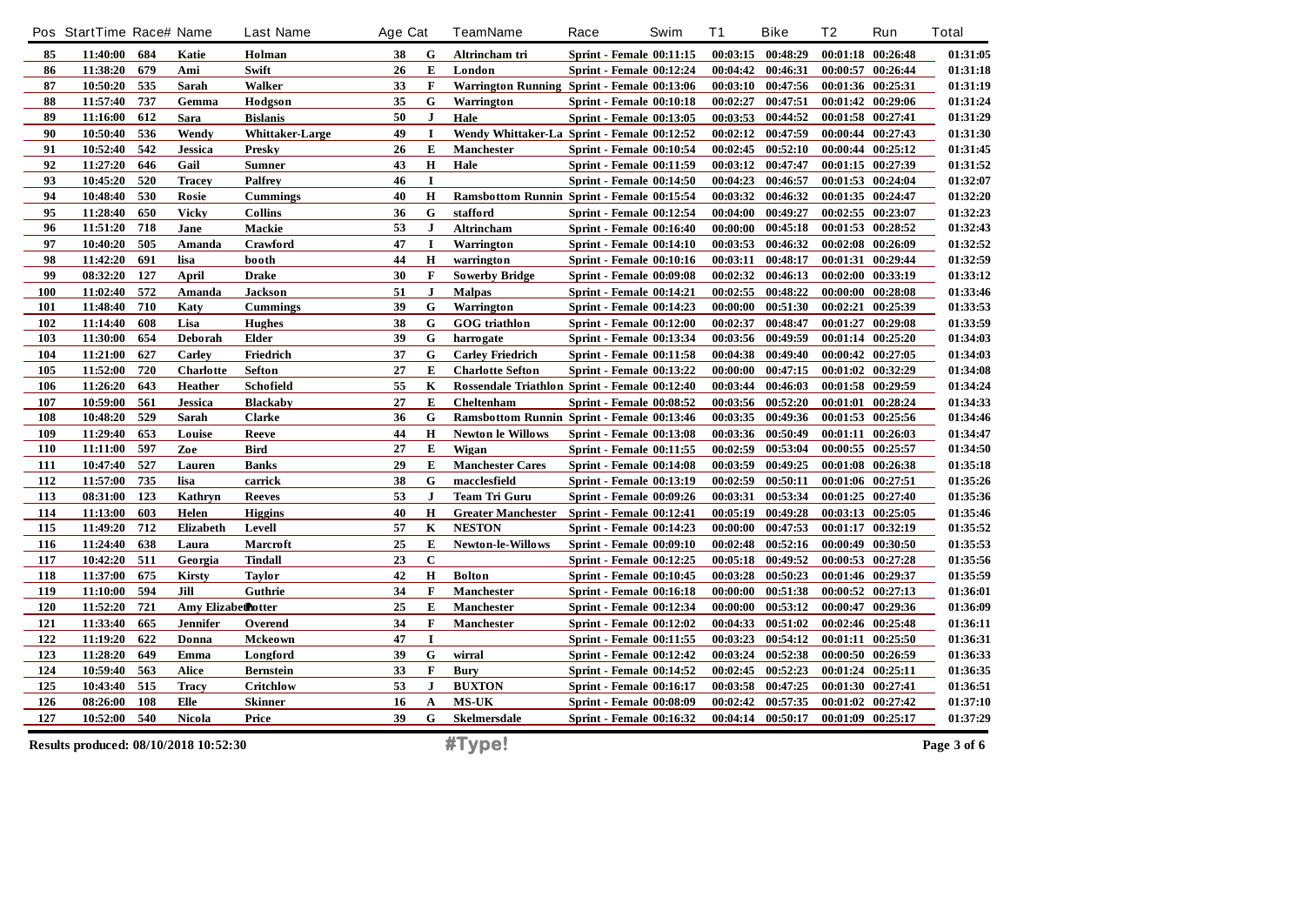|     | Pos StartTime Race# Name              |     |                    | <b>Last Name</b> | Age Cat |             | <b>TeamName</b>                               | Race                            | Swim | <b>T1</b> | <b>Bike</b>       | T2 | Run               | <b>Total</b> |
|-----|---------------------------------------|-----|--------------------|------------------|---------|-------------|-----------------------------------------------|---------------------------------|------|-----------|-------------------|----|-------------------|--------------|
| 128 | 10:46:40 524                          |     | Alexandra          | Askew            | 24      | C           | <b>Alexandra Askew</b>                        | <b>Sprint - Female 00:13:41</b> |      | 00:03:58  | 00:49:00          |    | 00:01:03 00:29:55 | 01:37:37     |
| 129 | 11:03:20                              | 574 | Jessica Elizabbarr |                  | 30      | $\mathbf F$ | <b>Cheshire</b>                               | <b>Sprint - Female 00:11:58</b> |      | 00:03:35  | 00:54:27          |    | 00:01:07 00:26:33 | 01:37:40     |
| 130 | 10:45:00                              | 519 | Michelle           | Saunderson       | 33      | F           | Skelmersdale                                  | <b>Sprint - Female 00:15:16</b> |      | 00:04:27  | 00:47:08          |    | 00:01:08 00:30:09 | 01:38:08     |
| 131 | 11:37:40                              | 677 | <b>Billie</b>      | Hall             | 54      | J           | <b>Manchester</b>                             | <b>Sprint - Female 00:13:57</b> |      | 00:02:49  | 00:45:49          |    | 00:02:11 00:33:35 | 01:38:21     |
| 132 | 08:29:40                              | 119 | Louisa             | Singleton        | 47      | $\mathbf I$ | Preston                                       | <b>Sprint - Female 00:09:50</b> |      | 00:03:37  | 00:57:18          |    | 00:02:04 00:25:42 | 01:38:31     |
| 133 | 10:46:20                              | 523 | <b>Chelsy</b>      | Lowe             | 26      | E           | <b>Chelsy Lowe</b>                            | <b>Sprint - Female 00:15:43</b> |      | 00:04:49  | 00:48:31          |    | 00:02:38 00:26:51 | 01:38:32     |
| 134 | 11:06:20                              | 583 | Oonagh             | McCartan         | 38      | G           | <b>Manchester Triathlo</b>                    | Sprint - Female 00:14:44        |      | 00:02:45  | 00:52:59          |    | 00:00:38 00:27:29 | 01:38:35     |
| 135 | 11:32:20                              | 661 | Sandra             | Crosbie          | 48      | $\mathbf I$ | <b>Stockport Triathlon</b>                    | Sprint - Female 00:12:00        |      | 00:02:58  | 00:54:07          |    | 00:01:35 00:27:59 | 01:38:39     |
| 136 | 10:57:00                              | 555 | Louise             | Dunstan          | 36      | G           | Wakefield                                     | Sprint - Female 00:16:14        |      | 00:04:14  | 00:48:48          |    | 00:01:40 00:27:58 | 01:38:54     |
| 137 | 11:20:20                              | 625 | Julia              | <b>Teale</b>     | 49      | $\mathbf I$ | Nantwich                                      | <b>Sprint - Female 00:12:13</b> |      | 00:03:42  | 00:51:05          |    | 00:01:06 00:30:51 | 01:38:57     |
| 138 | 10:49:20                              | 532 | Harriet            | Rimington        | 44      | $\mathbf H$ | <b>Unicorns</b>                               | <b>Sprint - Female 00:11:55</b> |      | 00:03:49  | 00:54:51          |    | 00:00:52 00:27:33 | 01:39:00     |
| 139 | 11:11:40                              | 599 | Lynda              | Cook             | 51      | J           | Macclesfield                                  | <b>Sprint - Female 00:13:08</b> |      | 00:04:51  | 00:52:55          |    | 00:01:58 00:26:09 | 01:39:01     |
| 140 | 11:04:20                              | 577 | Kathryn            | Geering          | 43      | $\bf H$     | warrington running c Sprint - Female 00:14:13 |                                 |      | 00:04:24  | 00:50:13          |    | 00:01:51 00:28:32 | 01:39:13     |
| 141 | 11:11:20                              | 598 | kim                | eastham          | 53      | J           | Macclesfield                                  | Sprint - Female 00:13:26        |      | 00:05:12  | 00:52:07          |    | 00:02:29 00:26:06 | 01:39:20     |
| 142 | 11:48:20                              | 709 | Andrea             | Knight           | 39      | G           | Preston                                       | <b>Sprint - Female 00:14:37</b> |      | 00:00:00  | 00:54:21          |    | 00:01:52 00:28:31 | 01:39:21     |
| 143 | 10:55:00                              | 549 | Lisa               | <b>Davenport</b> | 40      | $\mathbf H$ | <b>Bingley</b>                                | <b>Sprint - Female 00:16:07</b> |      | 00:02:48  | 00:52:37          |    | 00:00:50 00:27:06 | 01:39:28     |
| 144 | 10:44:40                              | 518 | <b>Sally</b>       | Conlan           | 39      | G           | Worsbrough Barnsle Sprint - Female 00:12:42   |                                 |      | 00:03:39  | 00:52:03          |    | 00:01:48 00:29:29 | 01:39:41     |
| 145 | 11:24:00                              | 636 | <b>Frances</b>     | <b>Spalding</b>  | 50      | J           | Liverpool                                     | Sprint - Female 00:14:38        |      | 00:04:49  | 00:53:42          |    | 00:00:52 00:25:45 | 01:39:46     |
| 146 | 11:10:20                              | 595 | Victoria           | <b>Martin</b>    | 46      | $\mathbf I$ | Manchester                                    | <b>Sprint - Female 00:12:32</b> |      | 00:04:15  | 00:58:25          |    | 00:00:44 00:24:11 | 01:40:07     |
| 147 | 11:03:40                              | 575 | <b>Kimberley</b>   | <b>Slater</b>    | 38      | G           | Macclesfield                                  | <b>Sprint - Female 00:12:50</b> |      | 00:04:13  | 00:52:55          |    | 00:01:05 00:29:28 | 01:40:31     |
| 148 | 11:15:40                              | 611 | Karen              | <b>Flannery</b>  | 36      | G           | Nantwich                                      | Sprint - Female 00:12:22        |      | 00:03:13  | 00:54:43          |    | 00:01:08 00:29:16 | 01:40:42     |
| 149 | 11:22:20                              | 631 | <b>Valerie</b>     | <b>Martell</b>   | 55      | $\mathbf K$ | Little Budworth Tar Sprint - Female 00:11:38  |                                 |      | 00:04:43  | 00:52:55          |    | 00:01:13 00:30:24 | 01:40:53     |
| 150 | 11:12:20                              | 601 | Gill               | Ellison          | 57      | $\mathbf K$ | <b>Dutton</b>                                 | <b>Sprint - Female 00:13:25</b> |      | 00:04:31  | 00:52:16          |    | 00:01:53 00:28:49 | 01:40:54     |
| 151 | 11:07:20                              | 586 | Alison             | Mckerlie         | 35      | G           | <b>Stoke on Trent</b>                         | <b>Sprint - Female 00:17:30</b> |      | 00:03:40  | 00:49:17          |    | 00:01:41 00:28:55 | 01:41:03     |
| 152 | 10:46:00                              | 522 | <b>Beverley</b>    | Warren           | 43      | $\bf H$     |                                               | Sprint - Female 00:18:08        |      | 00:04:37  | 00:51:41          |    | 00:00:51 00:26:10 | 01:41:27     |
| 153 | 11:18:20                              | 619 | Helen              | <b>Bacon</b>     | 46      | $\bf{I}$    | <b>Helen Bacon</b>                            | <b>Sprint - Female 00:11:16</b> |      | 00:03:55  | 00:51:28          |    | 00:02:05 00:32:43 | 01:41:27     |
| 154 | 11:38:00                              | 678 | Lucy               | Woodside         | 29      | E           | <b>Tarporley</b>                              | <b>Sprint - Female 00:12:04</b> |      | 00:03:35  | 00:51:41          |    | 00:01:50 00:32:23 | 01:41:33     |
| 155 | 11:30:40                              | 656 | Hannah             | <b>Stokes</b>    | 34      | $\mathbf F$ | Gwynedd                                       | Sprint - Female 00:11:46        |      | 00:04:20  | 00:55:00          |    | 00:01:47 00:28:42 | 01:41:35     |
| 156 | 11:21:20                              | 628 | Jenni              | <b>Allen</b>     | 39      | G           | <b>SLPT</b>                                   | <b>Sprint - Female 00:11:49</b> |      | 00:04:11  | 00:56:17          |    | 00:01:03 00:28:17 | 01:41:37     |
| 157 | 11:02:20                              | 571 | Kim                | Coates           | 36      | $\mathbf G$ | <b>Stafford Tri Club</b>                      | <b>Sprint - Female 00:12:53</b> |      |           | 00:03:52 00:52:13 |    | 00:01:38 00:31:07 | 01:41:43     |
| 158 | 11:43:20                              | 694 | Ruth               | Pritchard        | 119     |             | Wirral                                        | <b>Sprint - Female 00:10:45</b> |      | 00:05:08  | 00:50:50          |    | 00:01:59 00:33:03 | 01:41:45     |
| 159 | 11:19:40                              | 623 | Amanda             | Williams         | 50      | J           | Northwich                                     | <b>Sprint - Female 00:13:14</b> |      | 00:03:16  | 00:51:19          |    | 00:02:07 00:31:54 | 01:41:50     |
| 160 | 11:04:00                              | 576 | <b>Kirsty</b>      | <b>Sutton</b>    | 47      | $\mathbf I$ | <b>COLT</b>                                   | Sprint - Female 00:12:36        |      | 00:03:33  | 00:51:50          |    | 00:01:24 00:32:34 | 01:41:57     |
| 161 | 11:05:20                              | 580 | Karen              | <b>Davenport</b> | 46      | I           | Warrington                                    | <b>Sprint - Female 00:13:54</b> |      | 00:04:08  | 00:49:26          |    | 00:02:01 00:32:31 | 01:42:00     |
| 162 | 11:08:40                              | 590 | Caroline           | <b>Bones</b>     | 36      | G           | Warrington                                    | <b>Sprint - Female 00:13:19</b> |      | 00:03:11  | 00:55:39          |    | 00:01:15 00:28:39 | 01:42:03     |
| 163 | 11:16:40                              | 614 | <b>Claire</b>      | Youel            | 40      | $\mathbf H$ | Stockport                                     | Sprint - Female 00:11:41        |      | 00:03:25  | 00:54:33          |    | 00:00:50 00:31:41 | 01:42:10     |
| 164 | 10:39:40                              | 503 | Sophie             | <b>Edwards</b>   | 32      | F           |                                               | <b>Sprint - Female 00:13:55</b> |      | 00:04:16  | 00:55:46          |    | 00:01:39 00:26:56 | 01:42:32     |
| 165 | 11:16:20                              | 613 | Sharon             | <b>Marshall</b>  | 37      | G           | <b>Chester</b>                                | Sprint - Female 00:10:46        |      | 00:03:58  | 00:55:12          |    | 00:00:58 00:31:38 | 01:42:32     |
| 166 | 11:15:20                              | 610 | Anaa               | Keefe            | 39      | $\mathbf G$ | Altrincham                                    | <b>Sprint - Female 00:14:33</b> |      | 00:03:26  | 00:54:47          |    | 00:01:34 00:28:16 | 01:42:36     |
| 167 | 11:42:40                              | 692 | Sabeena            | Domun            | 38      | G           | Accrington                                    | <b>Sprint - Female 00:12:38</b> |      | 00:04:52  | 00:55:39          |    | 00:01:41 00:27:53 | 01:42:43     |
| 168 | 10:55:20                              | 550 | <b>Jennifer</b>    | Reeve            | 37      | G           | Newton-le-Willows                             | Sprint - Female 00:12:41        |      | 00:05:04  | 00:54:41          |    | 00:01:56 00:29:02 | 01:43:24     |
| 169 | 12:13:20                              | 714 | Melanie            | Weatherhead      | 38      | G           | <b>Manchester</b>                             | Sprint - Female 00:11:12        |      | 00:03:38  | 00:57:38          |    | 00:00:52 00:30:15 | 01:43:35     |
| 170 | 10:55:40                              | 551 | Laura              | Cork             | 42      | $\mathbf H$ | Hoon ridge                                    | <b>Sprint - Female 00:12:43</b> |      |           | 00:04:32 00:50:02 |    | 00:02:15 00:34:24 | 01:43:56     |
|     | Results produced: 08/10/2018 10:52:30 |     |                    |                  |         |             | #Type!                                        |                                 |      |           |                   |    |                   | Page 4 of 6  |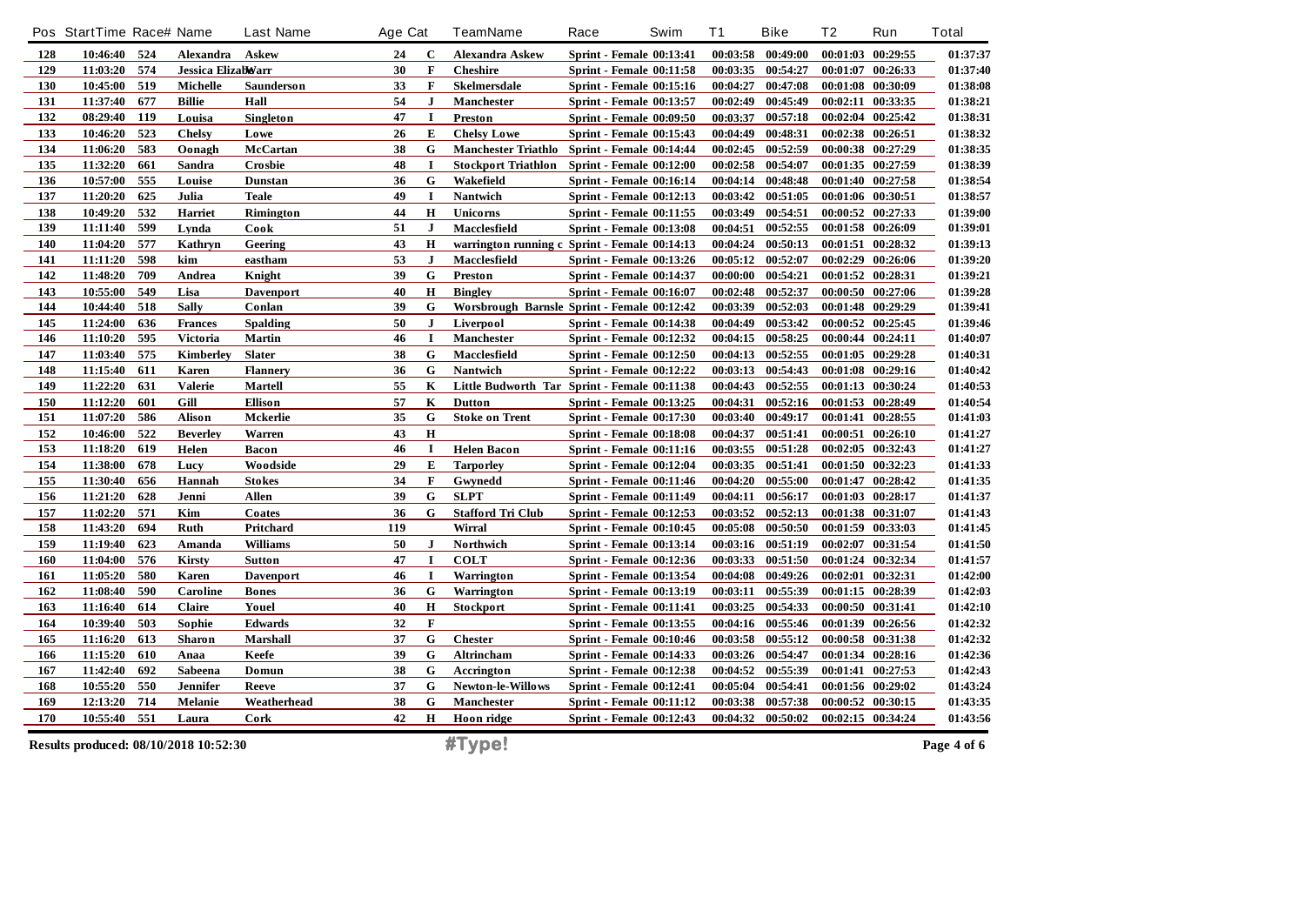|     | Pos StartTime Race# Name              |     |                 | <b>Last Name</b>      | Age Cat |              | <b>TeamName</b>           | Race<br>Swim                                   | T1       | <b>Bike</b>       | T <sub>2</sub> | Run               | <b>Total</b> |
|-----|---------------------------------------|-----|-----------------|-----------------------|---------|--------------|---------------------------|------------------------------------------------|----------|-------------------|----------------|-------------------|--------------|
| 171 | 11:51:40 719                          |     | Karolina        | Dalyan                | 42      | H            | <b>Salford</b>            | Sprint - Female 00:16:27                       | 00:00:00 | 00:51:03          |                | 00:02:04 00:34:36 | 01:44:10     |
| 172 | 11:25:00                              | 639 | Kenzie          | <b>Mancier</b>        | 33      | $\mathbf F$  | Handforth                 | Sprint - Female 00:10:08                       | 00:03:50 | 00:56:49          |                | 00:01:39 00:31:52 | 01:44:18     |
| 173 | 11:18:00                              | 618 | <b>Rosemary</b> | <b>Maguire</b>        | 55      | $\mathbf K$  |                           | Sprint - Female 00:11:48                       | 00:04:58 | 00:50:31          |                | 00:01:10 00:36:07 | 01:44:34     |
| 174 | 10:45:40                              | 521 | Pam             | <b>Uppal</b>          | 27      | E            |                           | <b>Sprint - Female 00:14:03</b>                | 00:04:19 | 00:55:44          |                | 00:00:55 00:30:10 | 01:45:11     |
| 175 | 11:29:20                              | 652 | Lizzie          | <b>Hennessy Jones</b> | 29      | E            | Nantwich                  | Sprint - Female 00:11:46                       | 00:03:54 | 00:52:33          |                | 00:01:04 00:36:29 | 01:45:46     |
| 176 | 10:47:20                              | 526 | Lyn             | <b>Johnson</b>        | 53      | J            | <b>Lyn Terrie Johnson</b> | Sprint - Female 00:14:48                       | 00:03:41 | 00:51:20          |                | 00:01:12 00:34:51 | 01:45:52     |
| 177 | 10:58:20                              | 559 | Sharon          | <b>Farwell</b>        | 45      | $\bf{I}$     | Newcastle under Ly        | <b>Sprint - Female 00:14:33</b>                | 00:03:52 | 00:50:36          |                | 00:01:01 00:36:05 | 01:46:07     |
| 178 | 11:02:00                              | 570 | Sara            | <b>Murray</b>         | 37      | G            | Warrington                | <b>Sprint - Female 00:14:16</b>                | 00:04:34 | 00:52:07          |                | 00:02:32 00:32:41 | 01:46:10     |
| 179 | 11:08:20                              | 589 | Claire          | Baker                 | 43      | $\bf H$      | Shrewsbury                | <b>Sprint - Female 00:12:23</b>                | 00:04:24 | 00:52:20          |                | 00:01:23 00:35:42 | 01:46:12     |
| 180 | 11:15:00                              | 609 | <b>Hilary</b>   | <b>Stevenson</b>      | 74      | ${\bf N}$    | <b>Hilary Stevenson</b>   | <b>Sprint - Female 00:13:57</b>                | 00:03:46 | 00:49:46          |                | 00:01:57 00:37:37 | 01:47:03     |
| 181 | 11:09:00                              | 591 | Anita           | Gillen                | 52      | $\mathbf{J}$ | Wirral                    | Sprint - Female 00:16:28                       | 00:03:22 | 00:51:52          |                | 00:01:51 00:33:40 | 01:47:13     |
| 182 | 10:52:20                              | 534 | Sarah           | Seddon                | 119     |              |                           | Warrington Running Sprint - Female 00:14:52    | 00:05:19 | 00:54:36          |                | 00:02:49 00:29:47 | 01:47:23     |
| 183 | 08:26:40                              | 110 | <b>Danielle</b> | <b>Skinner</b>        | 21      | $\mathbf C$  | <b>MS-UK</b>              | Sprint - Female 00:08:22                       | 00:02:24 | 00:58:41          |                | 00:01:05 00:37:03 | 01:47:35     |
| 184 | 11:01:40                              | 569 | Clare           | Boyle                 | 37      | G            | Warrington                | Sprint - Female 00:14:05                       | 00:05:02 | 00:51:58          |                | 00:02:42 00:34:05 | 01:47:52     |
| 185 | 10:49:00                              | 531 | <b>Tracey</b>   | Carsley               | 53      | J            |                           | Stafford Triathlon cl Sprint - Female 00:13:51 | 00:06:03 | 00:49:30          |                | 00:02:00 00:36:35 | 01:47:59     |
| 186 | 11:23:20                              | 634 | Emma            | <b>Bostock</b>        | 31      | $\mathbf{F}$ | Nottigham                 | <b>Sprint - Female 00:10:19</b>                | 00:03:05 | 01:01:40          |                | 00:00:46 00:32:23 | 01:48:13     |
| 187 | 11:24:20                              | 637 | Kay             | Morrall               | 49      | $\mathbf I$  | <b>Crewe</b>              | Sprint - Female 00:12:16                       | 00:06:30 | 00:55:39          |                | 00:01:26 00:32:27 | 01:48:18     |
| 188 | 11:27:40                              | 647 | Jane            | Kensington            | 46      | 1            | Stockport                 | <b>Sprint - Female 00:15:01</b>                | 00:05:34 | 00:53:16          |                | 00:01:41 00:33:11 | 01:48:43     |
| 189 | 11:19:00                              | 621 | Lauren          | Kaye                  | 26      | E            | <b>CREWE</b>              | <b>Sprint - Female 00:12:10</b>                | 00:03:27 | 00:58:54          |                | 00:01:04 00:33:36 | 01:49:11     |
| 190 | 11:30:20                              | 655 | Zoe             | Birks                 | 17      | B            |                           | Cancer Research UK Sprint - Female 00:13:10    | 00:04:54 | 00:59:58          |                | 00:01:11 00:29:59 | 01:49:12     |
| 191 | 11:08:00                              | 588 | Helen           | <b>Stephenson</b>     | 39      | G            | Hemingbrough              | <b>Sprint - Female 00:12:37</b>                | 00:05:15 | 00:59:15          |                | 00:01:54 00:30:47 | 01:49:48     |
| 192 | 11:07:40                              | 587 | Amy             | Fletcher              | 39      | G            | <b>Sale</b>               | <b>Sprint - Female 00:12:53</b>                | 00:05:23 | 00:59:24          |                | 00:01:39 00:30:48 | 01:50:07     |
| 193 | 11:49:00                              | 711 | Holly           | Levell                | 29      | E            | <b>NESTON</b>             | <b>Sprint - Female 00:13:48</b>                | 00:00:00 | 00:57:48          |                | 00:01:04 00:37:33 | 01:50:13     |
| 194 | 10:57:40                              | 557 | Lisa            | Woolfenden            | 50      | $\bf{J}$     | Knutsford                 | <b>Sprint - Female 00:13:45</b>                | 00:04:03 | 00:57:25          |                | 00:01:29 00:33:51 | 01:50:33     |
| 195 | 11:20:00                              | 624 | Emma            | Jones                 | 52      | $\bf J$      | <b>Tattenhall Chester</b> | <b>Sprint - Female 00:13:55</b>                | 00:04:16 | 00:51:15          |                | 00:02:59 00:38:08 | 01:50:33     |
| 196 | 11:09:20                              | 592 | judi            | ebbrell               | 49      | 1            | wirral                    | Sprint - Female 00:14:21                       | 00:03:52 | 00:54:51          |                | 00:01:27 00:36:31 | 01:51:02     |
| 197 | 11:23:40                              | 635 | Siobhan         | Galloway              | 52      | J.           | Liverpool                 | <b>Sprint - Female 00:12:36</b>                | 00:04:16 | 00:56:26          |                | 00:00:53 00:36:57 | 01:51:08     |
| 198 | 10:58:40                              | 560 | Alessandra      | Frau                  | 33      | $\mathbf F$  | Liverpool                 | <b>Sprint - Female 00:13:50</b>                | 00:04:16 | 00:59:43          |                | 00:00:51 00:32:49 | 01:51:29     |
| 199 | 11:07:00                              | 585 | Zoe             | Holland               | 45      | I            | Rotherham                 | <b>Sprint - Female 00:17:43</b>                | 00:04:42 | 00:57:01          | 00:01:23       | 00:30:47          | 01:51:36     |
| 200 | 10:53:20                              | 544 | Corinne         | Kinvig                | 28      | E            | Winsford                  | <b>Sprint - Female 00:12:42</b>                | 00:03:51 | 00:57:20          |                | 00:01:07 00:36:58 | 01:51:58     |
| 201 | 08:32:00                              | 126 | Lisa            | <b>Skinner</b>        | 46      | 1            | <b>MS-UK</b>              | <b>Sprint - Female 00:09:14</b>                | 00:03:20 | 01:05:35          |                | 00:01:19 00:32:44 | 01:52:12     |
| 202 | 11:40:20                              | 685 | <b>Natalia</b>  | Cornwall              | 50      | $\mathbf{J}$ | Wilmslow                  | Sprint - Female 00:14:40                       | 00:04:26 | 00:59:40          |                | 00:01:18 00:32:21 | 01:52:25     |
| 203 | 11:27:00                              | 645 | Lynsey          | Gray                  | 41      | $\mathbf H$  | Hale                      | <b>Sprint - Female 00:15:01</b>                | 00:06:10 | 01:01:20          |                | 00:02:01 00:28:36 | 01:53:08     |
| 204 | 11:06:40                              | 584 | Karen           | Bloor                 | 55      | $\mathbf K$  | New2tri                   | <b>Sprint - Female 00:12:10</b>                | 00:05:36 | 00:57:29          |                | 00:02:43 00:35:12 | 01:53:10     |
| 205 | 10:47:00                              | 525 | Linda           | Henson                | 43      | $\mathbf H$  | <b>Linda Henson</b>       | <b>Sprint - Female 00:12:48</b>                | 00:05:50 | 01:02:21          |                | 00:01:20 00:30:57 | 01:53:16     |
| 206 | 10:57:20                              | 556 | Amanda          | <b>Rees</b>           | 51      | $\mathbf{J}$ | <b>KNUTSFORD</b>          | <b>Sprint - Female 00:13:49</b>                | 00:04:36 | 01:00:59          |                | 00:01:03 00:34:52 | 01:55:19     |
| 207 | 11:18:40                              | 620 | Laura           | <b>Brown</b>          | 35      | G            | <b>Cheshire</b>           | Sprint - Female 00:14:33                       | 00:04:51 | 01:02:16          |                | 00:01:12 00:33:59 | 01:56:51     |
| 208 | 11:33:20                              | 664 | Julia           | livesey               | 55      | K            | <b>Julia Livesey</b>      | <b>Sprint - Female 00:11:39</b>                | 00:05:20 | 01:01:26          |                | 00:01:17 00:37:37 | 01:57:19     |
| 209 | 11:40:40                              | 686 | <b>Debbie</b>   | Evans                 | 57      | K            | Wrecsam Tri Club          | <b>Sprint - Female 00:12:19</b>                | 00:05:27 | 00:54:38          |                | 00:02:10 00:43:24 | 01:57:58     |
| 210 | 11:56:40                              | 734 | joanna          | parnell               | 39      | G            | Wilmslow                  | <b>Sprint - Female 00:12:04</b>                | 00:02:12 | 01:16:23          |                | 00:00:46 00:26:48 | 01:58:13     |
| 211 | 12:15:00                              | 775 | Kate            | <b>Shaw</b>           | 34      | $\mathbf{F}$ | <b>Imagile Group - MI</b> | <b>Sprint - Female 00:12:49</b>                | 00:03:18 | 01:09:24          |                | 00:01:25 00:31:34 | 01:58:30     |
| 212 | 11:01:20                              | 568 | Amy             | <b>Harrison</b>       | 39      | G            | Nantwich                  | Sprint - Female 00:14:28                       | 00:03:48 | 01:04:15          |                | 00:01:48 00:34:24 | 01:58:43     |
| 213 | 11:12:00                              | 600 | Catherine       | <b>Stephenson</b>     | 52      | J            | <b>Catherine</b>          | <b>Sprint - Female 00:13:34</b>                |          | 00:04:22 01:03:08 |                | 00:02:40 00:38:35 | 02:02:19     |
|     | Results produced: 08/10/2018 10:52:30 |     |                 |                       |         |              | #Type!                    |                                                |          |                   |                |                   | Page 5 of 6  |